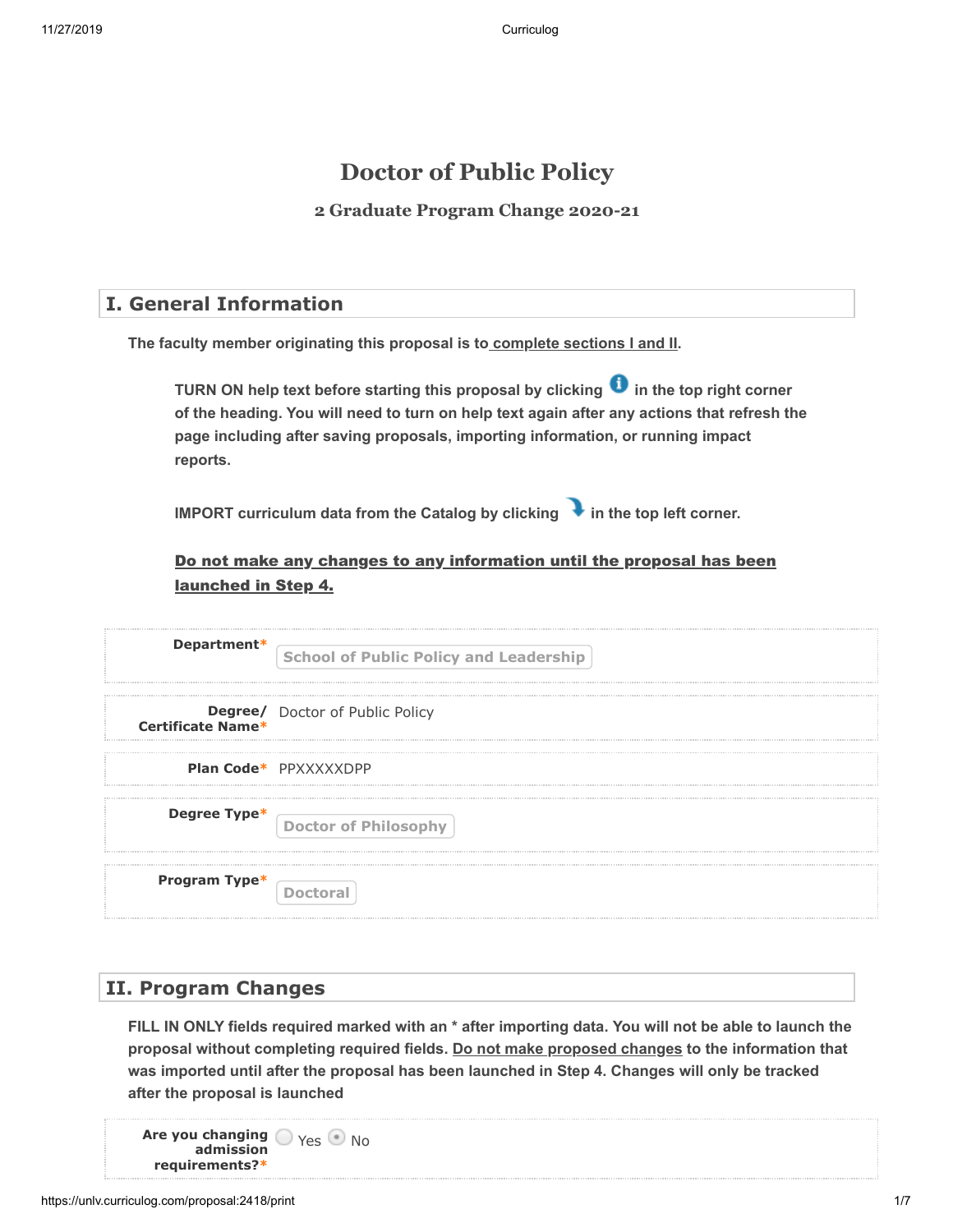| Are you changing $\bigcirc$ Yes $\bigcirc$ No<br>course<br>requirements?*           |                                                                                                                                                                                                                                                                                                                                                                                                                |
|-------------------------------------------------------------------------------------|----------------------------------------------------------------------------------------------------------------------------------------------------------------------------------------------------------------------------------------------------------------------------------------------------------------------------------------------------------------------------------------------------------------|
| Are you changing $\bigcirc$ Yes $\bullet$ No<br>degree completion<br>requirements?* |                                                                                                                                                                                                                                                                                                                                                                                                                |
| Are you changing<br>the primary<br>instructional<br>$mode?*$                        | $\supset$ Yes $\bigcirc$ No                                                                                                                                                                                                                                                                                                                                                                                    |
| Are you changing<br>program learning<br>objectives?*                                | $\Box$ Yes $\odot$ No                                                                                                                                                                                                                                                                                                                                                                                          |
| If yes, describe<br>changes to<br>learning<br>objectives:                           |                                                                                                                                                                                                                                                                                                                                                                                                                |
| <b>Proposed Changes</b>                                                             | <b>Provide a Brief</b> 1. Changing the degree type to Doctor of Public Policy. The correct degree type<br>Summary of was not available for this program in Curriculog. This program was approved by<br>the Board of Regents as a Doctor of Public Policy, not a Doctor of Philosophy.                                                                                                                          |
|                                                                                     | 2. Changing course names as listed on the catalog page to reflect course name<br>changes and course additions.<br>*PPY 780: Capstone I - Selecting a Policy Problem<br>*PPY 781: Capstone II - Identifying and Framing the Issue<br>*PPY 782: Capstone III - Identifying Policy Alternatives<br>*PPY 783: Capstone IV - Selecting a Policy Alternative<br>*PPY 784: Capstone V - Implementation and Evaluation |
|                                                                                     | 3. Adding a course to the program's list of Policy Project Courses.<br>*PPY 785: Capstone VI - Putting it all together                                                                                                                                                                                                                                                                                         |
| change such.                                                                        | <b>Provide a rationale</b> 1. This program was approved by the Board of Regents as a Doctor of Public<br>for each proposed Policy, not a Doctor of Philosophy. The program should be listed and labeled as                                                                                                                                                                                                     |
|                                                                                     | 2. Course name changes were submitted for the listed capstone courses. The<br>catalog page should be updated to reflect the updated courses.                                                                                                                                                                                                                                                                   |
|                                                                                     | 3. The program requires a sixth course in the sequence of Policy Project<br>courses. Therefore, we are adding a course to the listing of course<br>requirements.                                                                                                                                                                                                                                               |

### **Do not make any changes to any information until the proposal has been launched in Step 4.**

Follow these steps to change the program curriculum:

**1. Click on ≔ "View Curriculum Schema." Edit existing cores or click 'Add Core' and name your core (please use a comparable degree program in the current graduate catalog as a template). Edit or add any descriptive text (do not add courses until Step 2). Descriptive text is generally used in the following cores: Plan Description, Plan Admission Requirements, Plan Requirements, Plan Graduation Requirements.**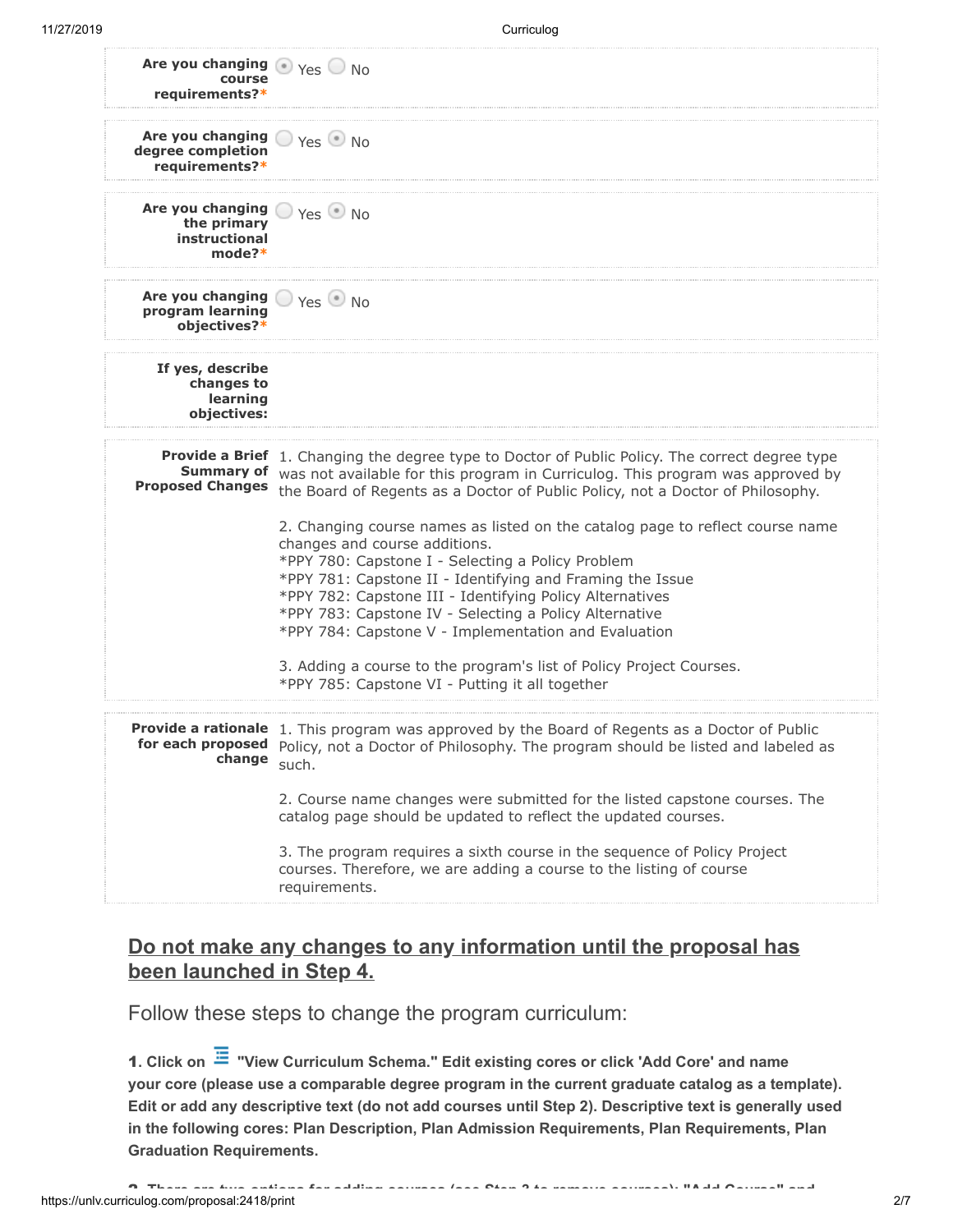∠. There are two options for adding courses (see Step 3 to remove courses): Add Course and **"Import Course." For courses already in the catalog, click on "Import Course" and find the courses**

**needed. For new classes going through a Curriculog Approval Process click on "Add Course"-- a box will open asking you for the Prefix, Course Number and Course Title.**

**Click on "View Curriculum Schema." Click on the area/header of the program where you** 3. **would like to add courses. When you click on "Add Courses" it will bring up the list of courses**

**available from Step 2. Select the courses you wish to add. For removing courses click on the and proceed.**

**After you have launched proposal, update prospective curriculum here\***

#### **Plan Description**

**This degree is a professional doctorate. It is designed for individuals interested in developing skills in policymaking and policy implementation at all levels of government. Completion of this degree will prepare students to conduct policy analysis, advocate for public policies and community-based solutions, or serve in decision-making positions. Its focus is to integrate what is known about the policy process into a set of skills and abilities so individuals can be competent actors in the policy arena. Course delivery is very structured with courses offered in a very specific sequence on Fridays and Saturdays over five semesters. For more information about your program, including your graduate program handbook and learning outcomes, please visit the Degree Directory.**

#### **Plan Admission Requirements**

**Application deadlines Applications available on the UNLV Graduate College website. All applicants must review and follow the Graduate College Admission and Registration Requirements. Students may only begin the program in Fall. Only DPP courses taken in sequence at UNLV will be considered for transfer credit. Students must have at least a Masters degree. Students should have at least five years of professional work related experience. An essay explaining student's interest in the degree and how they believe the degree will aid in their professional development. In addition, the letter must articulate a policy area that the student has a substantive interest in studying. The letter must accompany the application. (An interview will be required before a final admissions decision is made). At least one graduate-level research and/or statistics course (if the student has not had a course in either of these two areas, they may be required to do so before final admissions). Interview. Students are accepted into a degree program as described in the Graduate Catalog. The faculty and corresponding sub-disciplines and sub-plans within the described programs are subject to change at any time.**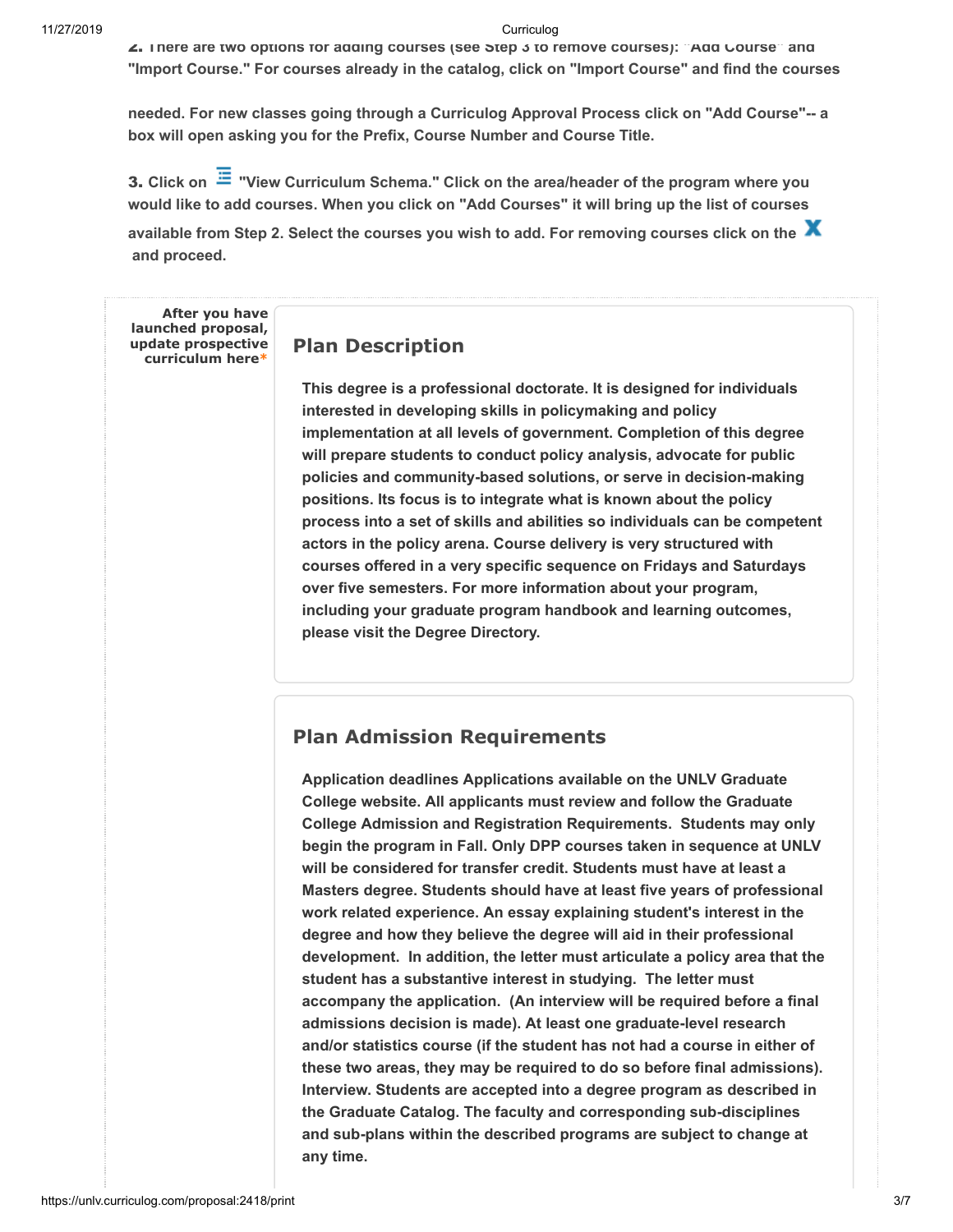#### **Plan Requirements**

**Total Credits Required: 51**

#### **Course Requirements**

#### **Core Courses - Credits: 39**

**PPY 700: Framework for Understanding Public Policy and Agenda Setting PPY 701: The Basics for Developing Policy Alternatives PPY 703: Decision-making in government PPY 704: Models of Policy Implementation PPY 705: Evaluation: Closing the Loop PPY 710: Problem Identification and Agendas PPY 712: Sources of Policy Alternatives PPY 713: Legislative Decision-making PPY 714: Necessary Conditions for Policy Implementation PPY 715: Building a Community of Policy Actors PPY 716: Designing the Appropriate Evaluation System PPY 720: Using Data to Define a Problem PPY 722: Criteria Used to Evaluate Alternatives PPY 723: Legislative Requirements: Fiscal Notes PPY 724: Performance Measures and Benchmarks PPY 725: Tracking Policy into Action PPY 730: Framing Public Policy Issues PPY 731: The Fundamentals of Writing Policy Briefs PPY 733: Building a Persuasive Argument PPY 734: Writing Clear Goals and Objectives PPY 735: Translating Results into Performance PPY 736: Telling the Policy Story** 

#### **Policy Project Courses - Credits: 12**

**Complete the following capstone courses (Note: PPY 785 is a repeatable course up to 12 hours):**

**PPY 780 Capstone I: Selecting a Policy Problem PPY 781 Capstone II: Identifying and Framing the Issue PPY 782 Capstone III: Identifying Policy Alternatives PPY 783 Capstone IV: Selecting Policy Alternatives PPY 784 Captone V: Implementation and Evaluation PPY 785 Capstone VI: Putting it all Together**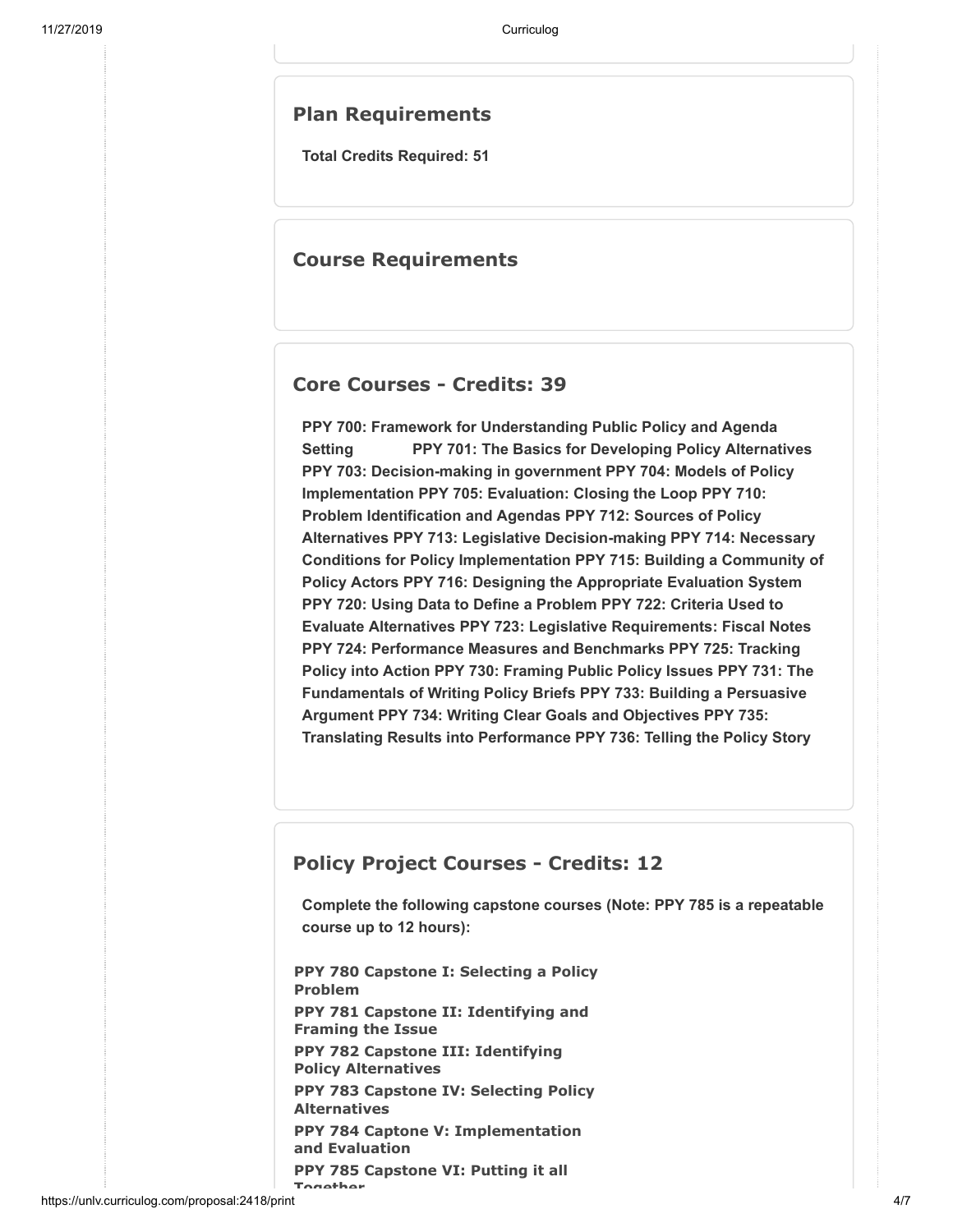# **Degree Requirements**

**Together**

**Students will complete a 12 credit policy proposal project. The final product will be a paper and presentation that will be evaluated as outlined below: The project will be completed in phases completed in 12 credits of coursework (see degree requirements above). Each phase requires a written paper that demonstrates competency in a specific objective. For example, the first phase requires a student to identify a problem and to frame the issue using both a narrative and data. Faculty will evaluate each phase and use the evaluations as an assessment tool. In the last semester, students will travel to Washington, D.C. to meet with policy experts and members of Congress (staff) to present their policy analysis proposal. Those presentations will be evaluated by a committee of both faculty and policy experts in Washington, D.C. with the presentations serving as a major means of assessing learning outcomes.**

## **Plan Graduation Requirements**

**The student must submit all required forms to the Graduate College and then apply for graduation up to two semesters prior to completing his/her degree requirements.**

The<u>Degrees Directory</u> provides current and consistent degree information. Submission of this form **indicates acknowledgment and understanding that every department is responsible creating and maintaining accurate and updated program information on the UNLV Degrees Directory.**

**If the changes included on this form impact the program handbook attach the updated handbook before submitting this form. If you need a Word version of the most recent handbook please email [GradCurriculum@unlv.edu.](mailto:GradCurriculum@unlv.edu?subject=Graduate%20Handbook%20Request)**

|                                                 | <b>Degrees Directory</b> Check this box to acknowledge the above statement.<br><b>Program Entry*</b> |
|-------------------------------------------------|------------------------------------------------------------------------------------------------------|
|                                                 |                                                                                                      |
|                                                 | <b>Changes will be Current Students</b><br><b>applicable to*</b>                                     |
|                                                 | New Students                                                                                         |
|                                                 | Both Current and New Students                                                                        |
| changes are                                     | <b>If applicable to</b> Mandatory Optional<br>current students,                                      |
| <b>Effective Date*</b>                          | <b>Fall 2020</b>                                                                                     |
| https://unlv.curriculog.com/proposal:2418/print |                                                                                                      |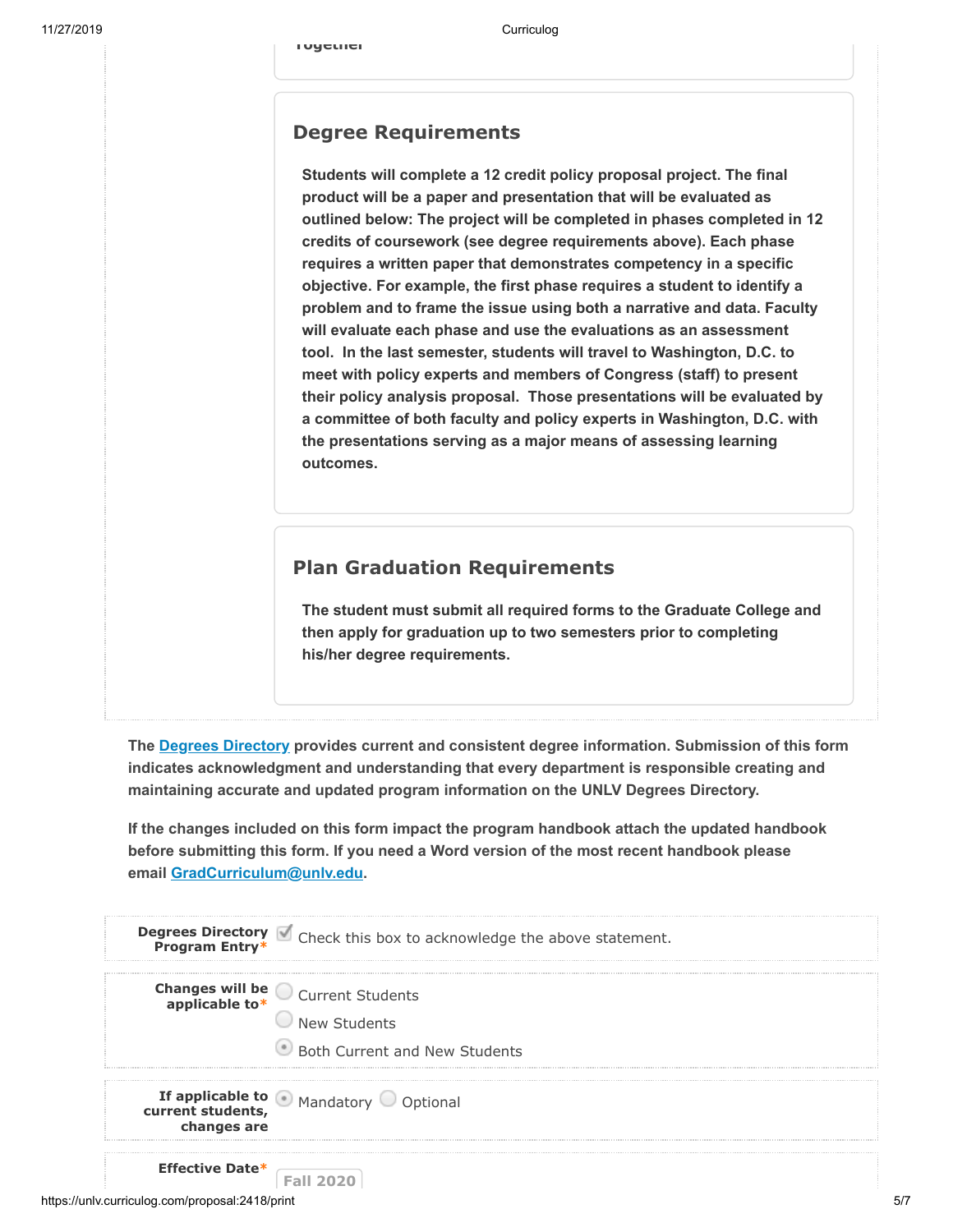4. LAUNCH proposal by clicking **in the top left corner.** 

**5. After launching the proposal, make all changes and fill in all additional fields.** 

6. Finish the launch of your proposal by clicking the icon **O** located in the Proposal Toolbox **on left side at top. Make your decision, comment is optional, and click on "Make decision".**

You can check the status of the proposal by clicking **in Proposal Toolbox to verify that the proposal has gone to the next step.**

#### **III. Department Vote Information**

**Note: This section is to be filled out by the Department Chair on behalf of the committee.** 

**(The role has been assigned to the corresponding person on this step. If incorrect, please notify GradCurriculum@unlv.edu)**

**1. Review the proposal. Discuss and make appropriate revisions.**

**2. Fill in vote information.** 

3. Then go to the proposal toolbox at the top right side. Click on **a** and select the corresponding **decision for the committee. This will enable the proposal to go to the next person on the workflow.** 

You can check the status of the proposal by clicking  $\blacksquare$  in Proposal Toolbox to verify that the **proposal has gone to the next step.**

| <b>Date faculty voted</b> 9/6/19 |  |
|----------------------------------|--|
| on proposal                      |  |

9/6/19 **Result of vote** 14/0/0

**Manner of vote** In person

#### **IV. Unit Vote Information**

**Note: This section is to be filled out by the College Committee Chair on behalf of the committee.** 

**(The role has been assigned to the corresponding person on this step. If incorrect, please notify GradCurriculum@unlv.edu)**

**1. Review the proposal. Discuss and make appropriate revisions.**

**2. Fill in vote information.** 

**3. Then go to the proposal toolbox at the top right side. Click on and select the corresponding decision for the committee. This will enable the proposal to go to the next person on the workflow.**